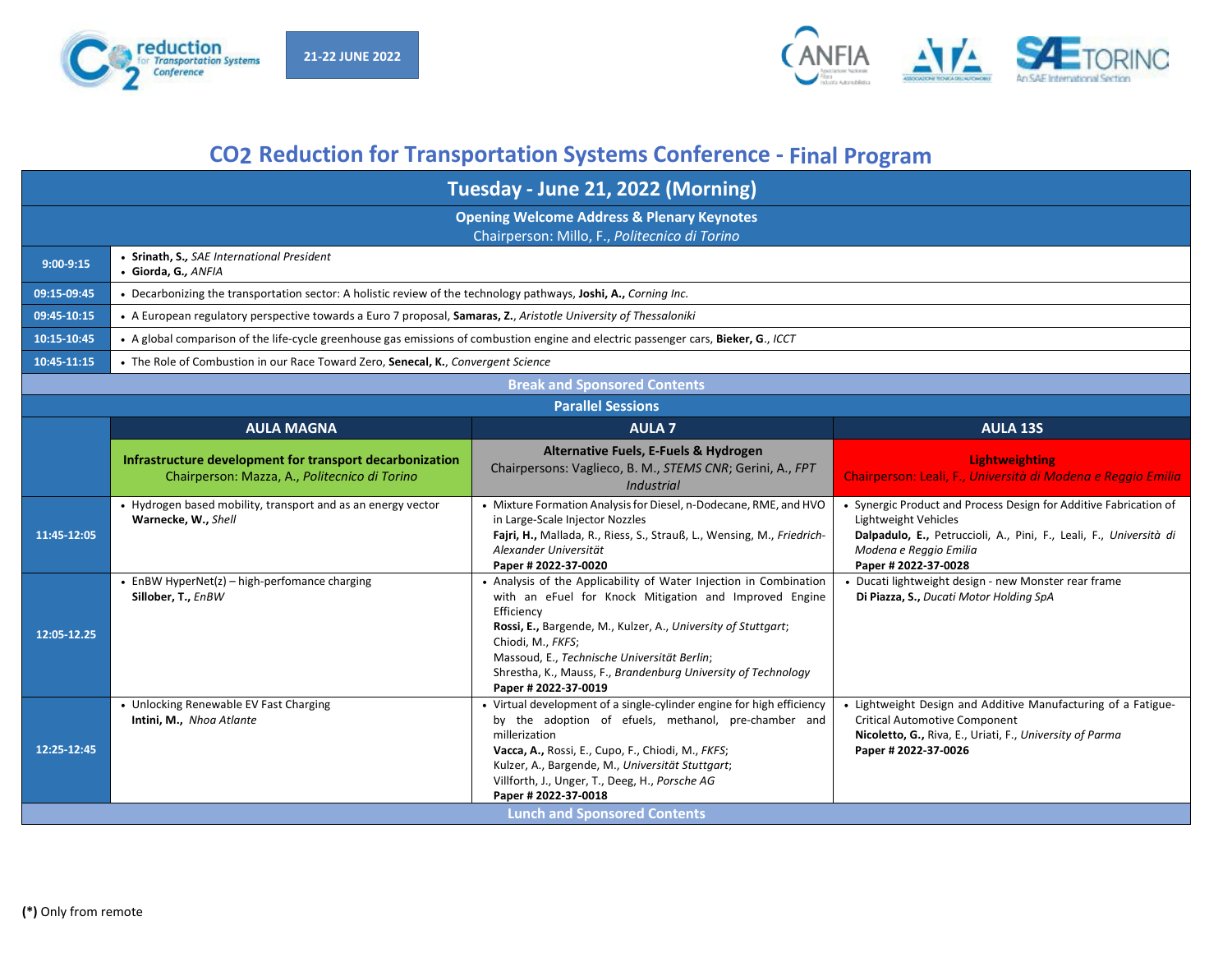



| Tuesday - June 21, 2022 (Afternoon) |                                                                                                                                                                                                                                                                                                   |                                                                                                                                                                                                                                                      |                                                                                                                                                                                                                                                                                                                                       |
|-------------------------------------|---------------------------------------------------------------------------------------------------------------------------------------------------------------------------------------------------------------------------------------------------------------------------------------------------|------------------------------------------------------------------------------------------------------------------------------------------------------------------------------------------------------------------------------------------------------|---------------------------------------------------------------------------------------------------------------------------------------------------------------------------------------------------------------------------------------------------------------------------------------------------------------------------------------|
|                                     |                                                                                                                                                                                                                                                                                                   | <b>Parallel Sessions</b>                                                                                                                                                                                                                             |                                                                                                                                                                                                                                                                                                                                       |
|                                     | <b>AULA MAGNA</b>                                                                                                                                                                                                                                                                                 | <b>AULA 7</b>                                                                                                                                                                                                                                        | <b>AULA 13S</b>                                                                                                                                                                                                                                                                                                                       |
|                                     | <b>Hybridization &amp; Electrification</b><br>Chairpersons: Ravello, V., CRF SCpA;<br>Rolando, L., Politecnico di Torino                                                                                                                                                                          | <b>Aero &amp; Thermal Management</b><br>Chairpersons: Casella, M., CRF SCpA; Biglia, M., DENSO                                                                                                                                                       | <b>Lightweighting</b><br>Chairperson: Leali, F., Università di Modena e Reggio Emilia                                                                                                                                                                                                                                                 |
| 14:00-14:20                         | • Future Hybrid System Solutions for HD-Diesel Engines Towards<br>Low CO2 and Emission Regulations<br>Weber, J., Balaji, A., Maufroy, S., Frekers, Y., Herrmann, O.,<br>Rahner, N., DENSO AUTOMOTIVE                                                                                              | • Development of a High-Voltage Battery Pack Thermal Model at<br>Vehicle Level for Plug-in Hybrid Applications<br>Piovano, A., Gautero, M., Scantamburlo, G., Paola, N., Stellantis;<br>D'Addosio, A., Politecnico di Torino<br>Paper # 2022-37-0023 | • Polymers Application for Electric Vehicles<br>Ciaccio, G., Pipino, A., CRF SCpA                                                                                                                                                                                                                                                     |
| 14:20-14:40                         | • Calibrating a Real-time Energy Management for a Heavy-Duty<br>Fuel Cell Electrified Truck towards Improved Hydrogen Economy<br>Anselma, P., Spano, M., Capello, M., Misul, D., Belingardi, G.,<br>Politecnico di Torino<br>Paper # 2022-37-0014                                                 | • The end of range anxiety thanks to fast charging and immersion<br>cooling in BEVs<br>Watts, S., Daccord, R., EXOES                                                                                                                                 | • Lightweight metals material in automotive industry and new<br>methods for the metals testing<br>De Caro, D., Tedesco M., Stellantis                                                                                                                                                                                                 |
| 14:40-15:00                         | $\bullet$ e. Caravan – a way to a greener tourism<br>Freimann, R., Sannia, A., Erwin Hymer Group SE                                                                                                                                                                                               | • ClimateSense Microclimate System: Improving Energy Efficiency<br>and Comfort<br>Westerman, C., Varandani, V., Gentherm Incorporated                                                                                                                | • Composite materials to enhance vehicles lightweighting: toward<br>a standard method to evaluate the Specific Energy Absorption<br>Colonna, E., Politecnico di Torino                                                                                                                                                                |
| 15:00-15:20                         | • Battery Electric Vehicles Energy Consumption Breakdown From<br>On-road Trips<br>Tansini, A., Di Pierro, G., Fontaras, G., European Commission JRC;<br>Gil-Sayas, S., Universitat Politècnica de València;<br>Komnos, D., FINCONS SPA Group;<br>Currò, D., Piksel s.r.l.<br>Paper # 2022-37-0009 | • Advanced thermal controls and connectivity for increasing<br>efficiency and range of e-vehicle with no comfort compromises<br>Rostagno, M., Allocco, A., CRF SCpA;<br>Manns, P., Wahl, A., RWTH-TME                                                | • Lightweight components manufactured with in-production<br>composite scraps: mechanical properties and application<br>perspectives (*)<br>Fiumarella, D., Belingardi, G., Scattina, A., Politecnico di<br>Torino:<br>Boria, S., Università di Camerino;<br>Castorani, V., Nardinocchi, A., HP Composites SpA<br>Paper # 2022-37-0027 |
| <b>Break and Sponsored Contents</b> |                                                                                                                                                                                                                                                                                                   |                                                                                                                                                                                                                                                      |                                                                                                                                                                                                                                                                                                                                       |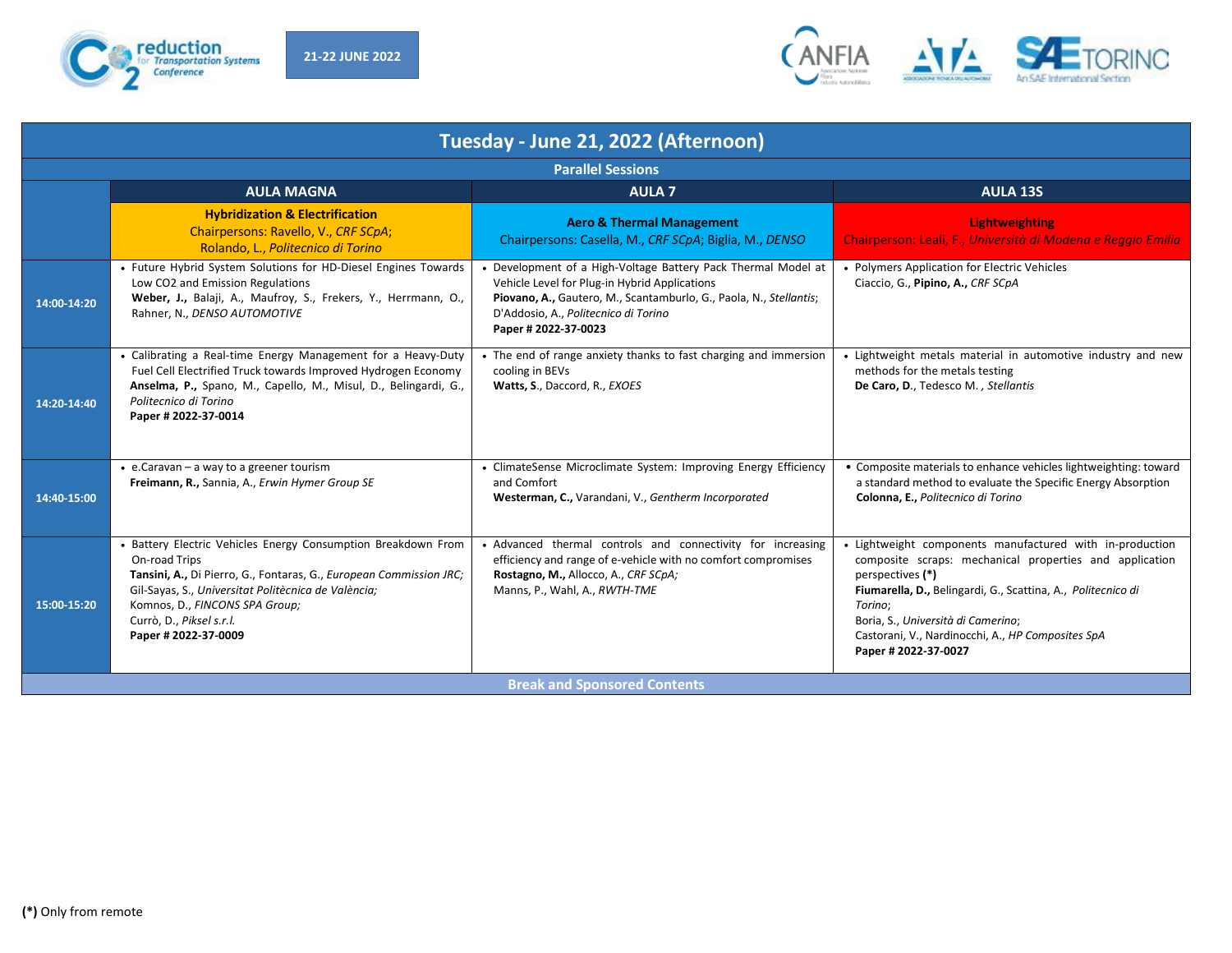



| <b>Parallel Sessions</b>                                                                                                                                                                           |                                                                                                                                                                                                                                     |                                                                                                                                                                                                                                                                                                                                                                                                   |                                                                                                                                                                                            |
|----------------------------------------------------------------------------------------------------------------------------------------------------------------------------------------------------|-------------------------------------------------------------------------------------------------------------------------------------------------------------------------------------------------------------------------------------|---------------------------------------------------------------------------------------------------------------------------------------------------------------------------------------------------------------------------------------------------------------------------------------------------------------------------------------------------------------------------------------------------|--------------------------------------------------------------------------------------------------------------------------------------------------------------------------------------------|
|                                                                                                                                                                                                    | <b>AULA MAGNA</b>                                                                                                                                                                                                                   | <b>AULA 7</b>                                                                                                                                                                                                                                                                                                                                                                                     | <b>AULA 13S</b>                                                                                                                                                                            |
|                                                                                                                                                                                                    | <b>Hybridization &amp; Electrification</b><br>Chairpersons: Ravello, V., CRF SCpA; Rolando, L., Politecnico di<br><b>Torino</b>                                                                                                     | <b>New Powertrain Development</b><br>Chairperson: Bargende, M., FKFS                                                                                                                                                                                                                                                                                                                              | From Well to Wheels to Life Cycle Assessment<br>Chairperson: Mastinu, G., Politecnico di Milano                                                                                            |
| 15:50-16:10                                                                                                                                                                                        | • An Operating Strategy Approach for Serial/Parallel Hybrid Electric<br>Vehicles<br>Stoll, T., Bargende, M., Universitat Stuttgart;<br>Berner, H., FKFS<br>Paper # 2022-37-0016                                                     | . PHev towards zerO EmissioNs & ultimate ICE efficiency: the<br>PHOENICE project<br>Tahtouh, T., IFP Energies nouvelles;<br>Brignone, M., Marelli Europe;<br>Cleeton, J., Johnson Matthey ECT;<br>Demeilliers, N., In Extenso Innovation Croissance;<br>Lucignano, G., Stellantis;<br>Millo, F., Politecnico di Torino;<br>Perazzo, A., FEV Group GmbH;<br>Sierra Castellanos, J., Garrett Motion | • A methodology for calculating scope 3 downstream CO2<br>emissions from the use of Valeo's products worldwide<br>Mellios, G., EMISIA SA                                                   |
| 16:10-16:30                                                                                                                                                                                        | • Assessment of Components Sizing and Energy Management<br>Algorithms Performance for a Parallel PHEV<br>Aletras N., Doulgeris, S., Samaras, Z., Ntziachristos, L., Aristotle<br>University of Thessaloniki<br>Paper # 2022-37-0015 | • Aftertreatment layouts evaluation in the context of Euro 7<br>scenarios proposed by CLOVE<br>Previtero, G., Ciaravino, C., Ferreri, P., Pozzi, C., Cantore, S.,<br>Punch Torino SpA;<br>Romagnolo, J., Powertech Engineering SRL;<br>Mital, R., General Motors LLC<br>Paper # 2022-37-0008                                                                                                      | • Reinforced polyamides with low environmental impact: post-<br>consumer materials<br>Galeazzi, R., Roncato, D., Spini, E., RadiciGroup High Performance<br>Polymers                       |
| 16:30-16:50                                                                                                                                                                                        | • Development of a Neural Network based Energy Management<br>System (EMS) for a plug-in Hybrid Electric Vehicle<br>Millo, F., Rolando, L., Pulvirenti, L., Tresca, L., Politecnico di Torino                                        | • Burner Development for Light-Off Speed-Up of Aftertreatment<br>Systems in Gasoline SI engines<br>Battistoni, M., Zembi, J., Casadei, D., Ricci, F., Martinelli, R.,<br>Grimaldi, C., Università degli Studi di Perugia;<br>La Sana, M., Brignone, M., Mantovanelli, A., Milani, E., Marelli<br>Europe SpA<br>Paper # 2022-37-0033                                                               | • Tailored framework to analyze and interpret LCA's results in<br>automotive lightweighting (*)<br>Del Pero, F., Antonacci, A., Delogu, M., University of Florence<br>Paper # 2022-37-0029 |
| <b>Plenary Keynotes</b>                                                                                                                                                                            |                                                                                                                                                                                                                                     |                                                                                                                                                                                                                                                                                                                                                                                                   |                                                                                                                                                                                            |
| Chairperson: Filipi, Z., Clemson University<br>16:50-17:15<br>• Battery Thermal Runaway: A Current Safety Challenge for Electrical Vehicles, Garcia, A., CMT - Universitat Politècnica de València |                                                                                                                                                                                                                                     |                                                                                                                                                                                                                                                                                                                                                                                                   |                                                                                                                                                                                            |
| 17:15-17:40                                                                                                                                                                                        | • Leading sustainable powertrain systems innovation - Coupling energy and powertrain systems for a sustainable mobility, Kulzer, A., University of Stuttgart                                                                        |                                                                                                                                                                                                                                                                                                                                                                                                   |                                                                                                                                                                                            |
| 17:40-18:05                                                                                                                                                                                        | • The impact of vehicular emissions and GHG legislation on the development of ICE/hybrids/electrified powertrain technologies and testing methodologies for road vehicles, Bielaczyc, P., Bosmal Automotive<br>R & D Institute      |                                                                                                                                                                                                                                                                                                                                                                                                   |                                                                                                                                                                                            |
| <b>Closing Remarks</b>                                                                                                                                                                             |                                                                                                                                                                                                                                     |                                                                                                                                                                                                                                                                                                                                                                                                   |                                                                                                                                                                                            |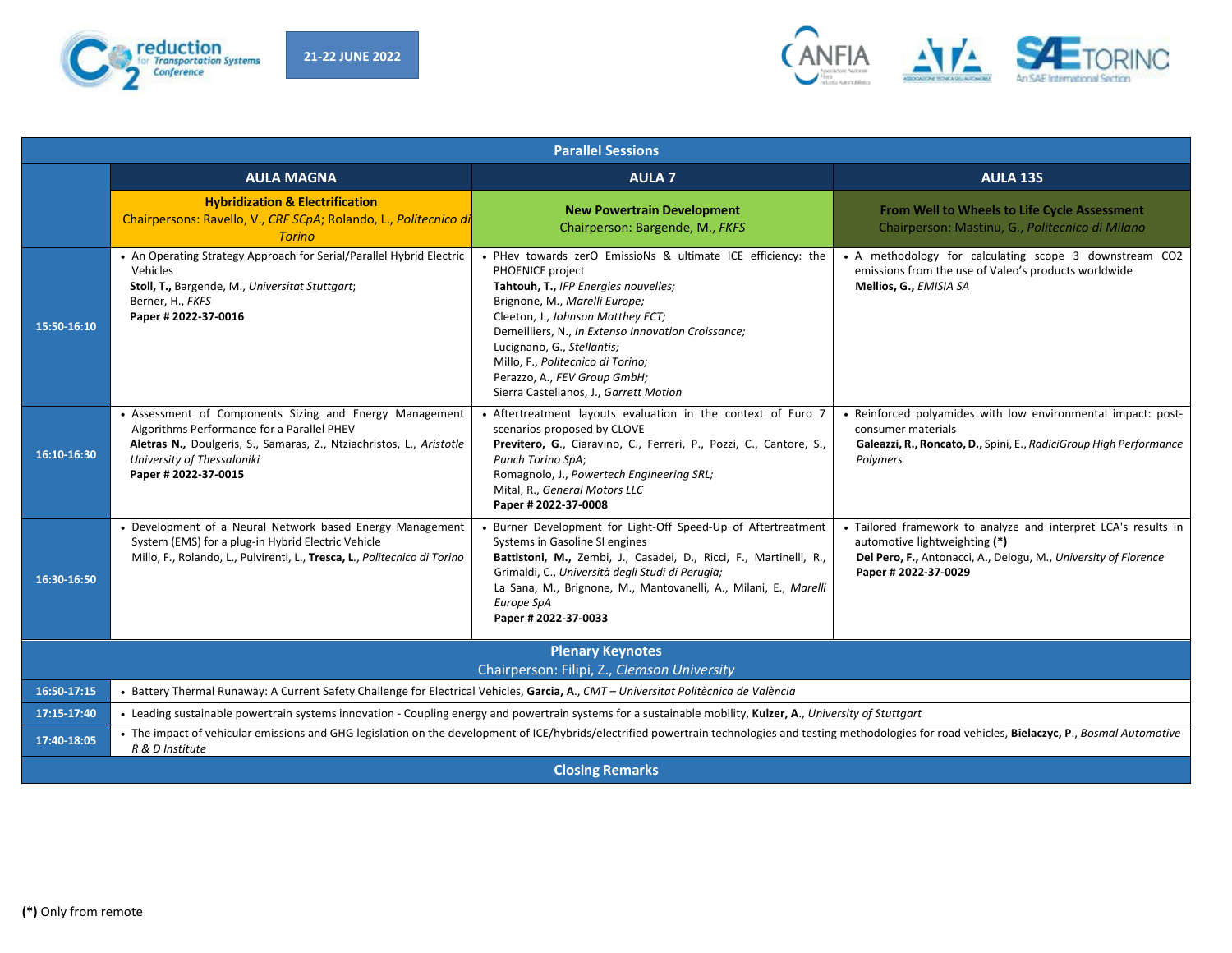



| Wednesday - June 22, 2022 (Morning)                         |                                                                                                                                                                                                                                                                                                    |                                                                                                                                                                                                                                                                 |                                                                                                                                                                                                                                                                                       |
|-------------------------------------------------------------|----------------------------------------------------------------------------------------------------------------------------------------------------------------------------------------------------------------------------------------------------------------------------------------------------|-----------------------------------------------------------------------------------------------------------------------------------------------------------------------------------------------------------------------------------------------------------------|---------------------------------------------------------------------------------------------------------------------------------------------------------------------------------------------------------------------------------------------------------------------------------------|
| <b>Plenary Keynotes</b><br>Chairperson: Schernus, C., EARPA |                                                                                                                                                                                                                                                                                                    |                                                                                                                                                                                                                                                                 |                                                                                                                                                                                                                                                                                       |
| 8:30-9:00                                                   | • Climate Sustainability in Mobility - Demand for ICE with Carbon-Neutral Energy, Alt, N., FEV                                                                                                                                                                                                     |                                                                                                                                                                                                                                                                 |                                                                                                                                                                                                                                                                                       |
| $9:00-9:30$                                                 | • On the road to zero emissions mobility: the crucial role of technology neutrality, Leitner F., AVL Italia SRL                                                                                                                                                                                    |                                                                                                                                                                                                                                                                 |                                                                                                                                                                                                                                                                                       |
| 9:30-10:00                                                  | • Series Hybrids - A Sustainable Solution for the Transport Sector, Sens, M., IAV                                                                                                                                                                                                                  |                                                                                                                                                                                                                                                                 |                                                                                                                                                                                                                                                                                       |
| 10:00-10:30                                                 | • The future of powertrain solutions, Monteamaro, F., Robert Bosch GmbH Branch Italy                                                                                                                                                                                                               |                                                                                                                                                                                                                                                                 |                                                                                                                                                                                                                                                                                       |
|                                                             |                                                                                                                                                                                                                                                                                                    | <b>Break and Sponsored Contents</b>                                                                                                                                                                                                                             |                                                                                                                                                                                                                                                                                       |
|                                                             |                                                                                                                                                                                                                                                                                                    | <b>Parallel Sessions</b>                                                                                                                                                                                                                                        |                                                                                                                                                                                                                                                                                       |
|                                                             | <b>AULA MAGNA</b>                                                                                                                                                                                                                                                                                  | <b>AULA 7</b>                                                                                                                                                                                                                                                   | <b>AULA 13S</b>                                                                                                                                                                                                                                                                       |
|                                                             | <b>Hybridization &amp; Electrification</b><br>Chairpersons: Ravello, V., CRF SCpA; Rolando, L., Politecnico di<br><b>Torino</b>                                                                                                                                                                    | <b>New Powertrain Development</b><br>Chairpersons: Garcia, A., CMT - Universitat Politècnica de<br>València; Bargende, M., FKFS                                                                                                                                 | <b>Legislation Framework &amp; Future Scenarios</b><br>Chairperson: Malvicino, C., Stellantis                                                                                                                                                                                         |
| 11:00-11:20                                                 | • MAHLE Modular Hybrid Powertrain for Large Passenger Cars and<br>Light Commercial Vehicles<br>Harrington, A., Bassett, M., Cooper, A., Mahle Powertrain, Ltd.;<br>Blaxill, H., Mahle Powertrain, LLC<br>Paper # 2022-37-0012                                                                      | • 3D-CFD methodologies for a fast and reliable design of next<br>generation SI engines<br>Sforza, L., Lucchini, T., D'Errico, G., Politecnico di Milano<br>Paper # 2022-37-0006                                                                                 | • Eco-innovation CO2-reducing Technologies: Status and Future<br>Challenges<br>Gil-Sayas, S., Universitat Politècnica de València;<br>Di Pierro, G., Serra, S., Fontaras, G., European Commission JRC;<br>Lodi, C., Currò, D., Piksel s.r.l.<br>Paper # 2022-37-0031                  |
| 11:20-11:40                                                 | • From 48 V to High Voltage Dedicated Hybrid Powertrains:<br>Numerical Assessment of Electrified Gasoline Architectures for a<br>Low Emission C-SUV<br>Zanelli, A., Cambriglia, L., Servetto, E., POWERTECH Engineering<br>$S.r.l.$ ;<br>De Araujo, P., Vankayala, S., Vondrak, A., Garrett Motion | • Experimental and 1D model analysis on the time to boost of a two<br>stage hybrid boosting system for spark ignition engines<br>Usai, V., Marelli, S., Università Degli Studi di Genova                                                                        | From Well to Wheels to Life Cycle Assessment<br>Chairperson: Lattore, M., Stellantis<br>• The key role of the Product Environmental Footprint (PEF) in the<br><b>New Batteries Regulation</b><br>Aimo Boot, M., Iveco Group Company<br>Accardo, A., Spessa, E., Politecnico di Torino |
| 11:40-12:00                                                 | • 1D Modeling of a Plug-In HEV During RDE Cycles: Prediction of<br>Tailpipe Emissions and Evaluation of Different Engine Control<br><b>Strategies</b><br>Marinoni, A., Montenegro, G., Onorati, A., Politecnico di Milano                                                                          | • Enhancing the Fuel Economy of a Turbocharged Direct Injection<br>Spark Ignition Engine through the Synergic Combination of Port<br>Water Injection, High Compression Ratio, and Miller Strategy<br>Gullino, F., Millo, F., Rolando, L., Politecnico di Torino | Dotelli, G., Politecnico di Milano<br>• Development of a Total Cost of Ownership Model to Compare<br>BEVs, FCEVs and Diesel Powertrains on BUS Applications<br>Di Vece, G., Di Nunno, D., PUNCH Torino;<br>Bilancia, M., Verdino, V., PUNCH Hydrocells<br>Paper # 2022-37-0030        |
| 12:00-12:20                                                 | Experimental Assessment of Powertrain Components and Energy<br>Flow Analysis of a Fuel Cell Electric Vehicle (FCEV)<br>Di Pierro, G., Tansini, A., Fontaras, G., Bonato, C., European<br><b>Commission JRC</b><br>Paper # 2022-37-0011                                                             | • On the direct injection of H2O under supercritical and superheated<br>conditions into ICEs: the role of the injector geometry (*)<br>Cantiani, A., Viggiano, A., Magi, V., Università degli studi della<br><b>Basilicata</b><br>Paper # 2022-37-0002          | • Comparing options for using electricity in HD sector: the impact<br>of country grid mix (*)<br>Prussi, M., Politecnico di Torino                                                                                                                                                    |
| 12:20-12:40                                                 | • Measurements and Modeling of the Temperature of a Li-polymer<br>Battery Provided with Different Coatings for Heat Dissipation<br>Sequino, L., Sebastianelli, G., Vaglieco, B. M., STEMS - CNR<br>Paper # 2022-37-0013                                                                            | • Direct Water Injection Strategies for Performance Improvement of<br>a Turbocharged Spark-Ignition Engine (*)<br>Lanni, D., Galloni, E., Università di Cassino<br>Paper # 2022-37-0027                                                                         |                                                                                                                                                                                                                                                                                       |
| <b>Lunch and Sponsored Contents</b>                         |                                                                                                                                                                                                                                                                                                    |                                                                                                                                                                                                                                                                 |                                                                                                                                                                                                                                                                                       |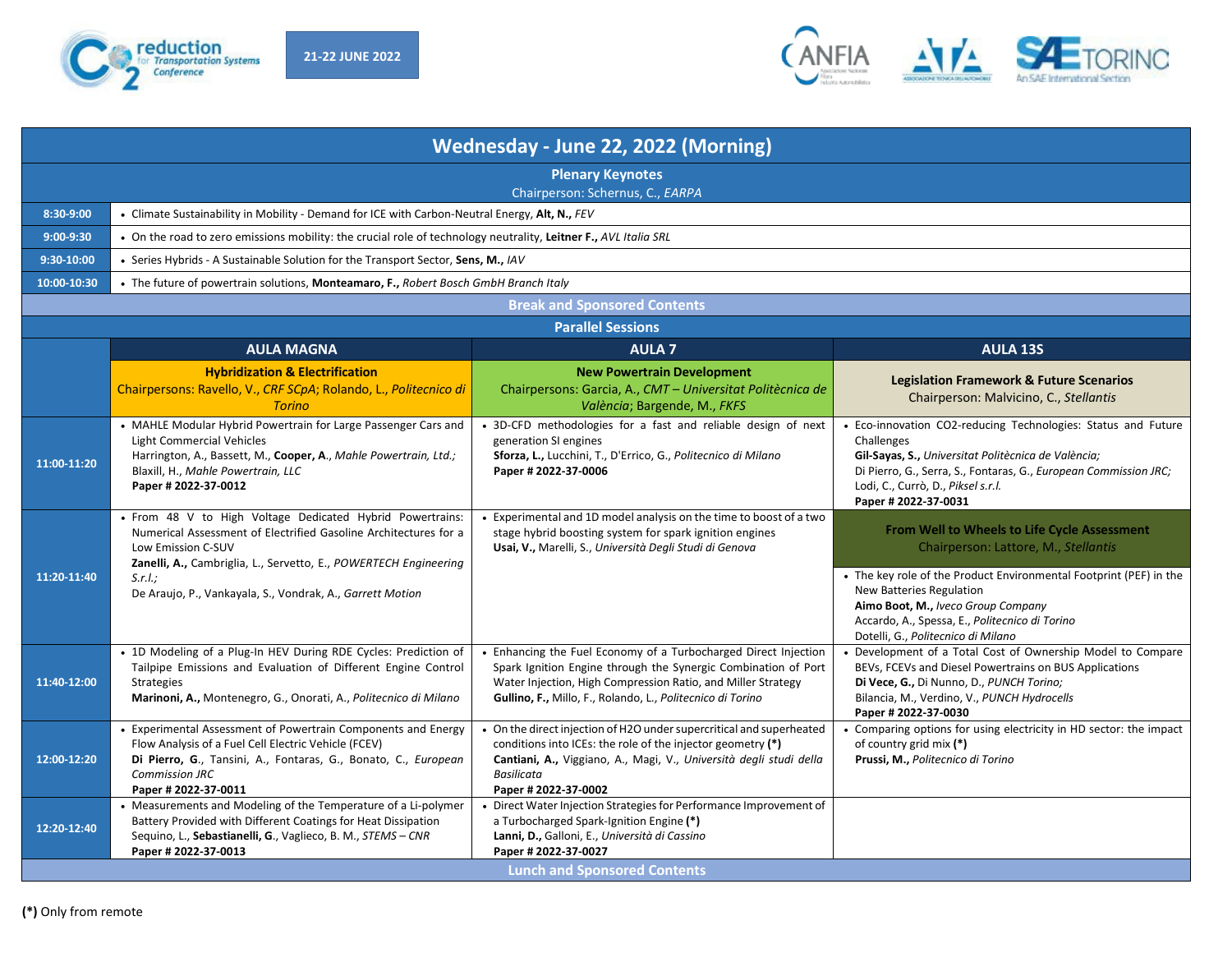



| Wednesday - June 22, 2022 (Afternoon)                             |                                                                                                                                                                                                                                                                                 |                                                                                                                                                                                                                                                      |                                                                                                                                                                                                                                                                                                                                        |
|-------------------------------------------------------------------|---------------------------------------------------------------------------------------------------------------------------------------------------------------------------------------------------------------------------------------------------------------------------------|------------------------------------------------------------------------------------------------------------------------------------------------------------------------------------------------------------------------------------------------------|----------------------------------------------------------------------------------------------------------------------------------------------------------------------------------------------------------------------------------------------------------------------------------------------------------------------------------------|
|                                                                   |                                                                                                                                                                                                                                                                                 | <b>Parallel Sessions</b>                                                                                                                                                                                                                             |                                                                                                                                                                                                                                                                                                                                        |
|                                                                   | <b>AULA MAGNA</b>                                                                                                                                                                                                                                                               | <b>AULA 7</b>                                                                                                                                                                                                                                        | <b>AULA 13S</b>                                                                                                                                                                                                                                                                                                                        |
|                                                                   | <b>New Powertrain Development</b><br>Chairperson: Garcia, A., CMT - Universitat Politècnica de<br>València                                                                                                                                                                      | Alternative Fuels, E-Fuels & Hydrogen<br>Chairpersons: Vaglieco, B. M., STEMS CNR; Gerini, A., FPT<br><b>Industrial</b>                                                                                                                              | <b>Aero &amp; Thermal Management</b><br>Chairpersons: Casella, M., CRF SCpA                                                                                                                                                                                                                                                            |
| 14:00-14:20                                                       | • Analysis of the Influence of Inlet Temperature on Oxy-Fuel<br>Combustion in an HSDI Diesel Engine<br>Mobasheri, R., Aitouche, A., JUNIA School of Engineering;<br>Li, X., University of Bedfordshire;<br>Peng, Z., University of Lincoln<br>Paper # 2022-37-0003              | • Fuel Cell - a crucial pillar in future automotive powertrains<br>Cavallini, L., Robert Bosch GmbH Branch Italy                                                                                                                                     | • Model based design, prototyping and testing of a very small<br>size electrically driven centrifugal pump<br>Mariani, L., Di Giovine, G., Di Battista, D., Cipollone, R., Fatigati,<br>F., Di Bartolomeo, M., Università degli Studi dell'Aquila;<br>Camagni, U., Fremondi, F., Carminati, A., Metelli S.p.A.<br>Paper # 2022-37-0025 |
| 14:20-14:40                                                       | • Efficient Post-Processing Method for Identification of Local<br>Hotspots in 3D-CFD Simulations<br>Fajt, N., Bargende, M., Kulzer, A., University of Stuttgart;<br>Grill, M., FKFS<br>Paper # 2022-37-0005                                                                     | • High Performance HPDI Engine Applications for CO2 Mitigation<br>Munshi, S., Ceratto, D., Westport Fuel Systems Inc.                                                                                                                                | • Advanced glazing solutions for improved energy consumption<br>and thermal comfort in transportation vehicles: numerical and<br>experimental evidences<br>Costantini, D., Tardif, X., Pandraud, G., Saint-Gobain Research<br>Paper # 2022-37-0024                                                                                     |
| 14:40-15:00                                                       | • Greenhouse Gas Reduction from Envirokool Piston in Lean Burn<br>Natural Gas and Diesel Dual Fuel Heavy Duty Engines<br>Bitsis, D., Southwest Research Institute<br>Paper # 2022-37-0004                                                                                       | • Sensing Solutions to allow the Fuel Cell System to hit the target in<br>terms of efficiency, durability, safety and price level<br>Zorzetto, M., Russo, M., Eltek Spa                                                                              | • Introducing Passive Pulsating Heat Pipe (PHP) Cooling<br>Technology into the Cooling of Electronics and Batteries of EVs<br>$(*)$<br><b>Thome, J., JJ Cooling Innovation Sàrl</b>                                                                                                                                                    |
| 15:00-15:20                                                       | • Design of an additive manufactured Natural Gas Engine with<br>thermally conditioned Active Prechamber<br>Bucherer, S., Rothe, P., Kraljevic, I., Kollmeier, H., Fraunhofer<br>ICT;<br>Vacca, A., Chiodi, M., Kulzer, A., FKFS;<br>Ruhland, H., Breuer, A., Ford Motor Company | • NOx emissions and engine efficiency study under lean combustion<br>and water injection in a H2 fueled heavy duty Diesel engine<br>Oung, R., Foucher, F., Universite D'Orleans;<br>Neveu, J., Vucher, A., Rieser, E., Volvo Group Trucks Technology | <b>Aero &amp; Rolling Resistance</b><br>Chairpersons: Wittmeier, F., FKFS; Miretti, L., CRF SCpA<br>• Fast Adjoint Optimization Methods for Automotive External<br>Aerodynamics<br>Geremia, P., ENGYS Srl                                                                                                                              |
| 15:20-15:40                                                       | Paper # 2022-37-0001<br>• Experimental Assessment of Advanced Diesel Piston Bowls for<br>Achieving Future Ultra-Low Emission Standards<br>Belgiorno, G., Pesce, F., Vassallo, A., Punch Torino SpA;<br>Di Blasio, G., Ianniello, R., Pipicelli, M., Beatrice, C., STEMS - CNR   | • Experimental studies on a small-bore port fuel injected SI engine<br>operated on neat methanol and comparison with gasoline (*)<br>Prajwal, R., Jose, J., Ramesh, A., Mittal, M., IIT Madras<br>Paper # 2022-37-0017                               | • Numerical and Experimental Characterization of Morphable<br><b>Composite Plate for Automotive Applications</b><br>Perrone, D., Rodinò, S., Curcio, E., Castiglione, T., Bova, S.,<br>Maletta, C., University of Calabria;<br>Brandizzi, M., Stellantis<br>Paper # 2022-37-0022                                                       |
| <b>Break and Sponsored Contents</b>                               |                                                                                                                                                                                                                                                                                 |                                                                                                                                                                                                                                                      |                                                                                                                                                                                                                                                                                                                                        |
| <b>Plenary Keynotes</b><br>Chairperson: Malvicino, C., Stellantis |                                                                                                                                                                                                                                                                                 |                                                                                                                                                                                                                                                      |                                                                                                                                                                                                                                                                                                                                        |
| 16:10-16:30                                                       | • Vehicle to Home: next gen of eMobility services, Anzioso, F., Free2Move                                                                                                                                                                                                       |                                                                                                                                                                                                                                                      |                                                                                                                                                                                                                                                                                                                                        |
| 16:30-16:50                                                       | • Stellantis e-Mobility Strategy, Richard, A., Stellantis                                                                                                                                                                                                                       |                                                                                                                                                                                                                                                      |                                                                                                                                                                                                                                                                                                                                        |
| 16:50-17:10                                                       | • Renault Scenic Vision It's More Than A Concept: It's An Action Plan For Sustainable Development", Martinet, C., Renault                                                                                                                                                       |                                                                                                                                                                                                                                                      |                                                                                                                                                                                                                                                                                                                                        |
| 17:10-17:30                                                       | • Fit-for-55 and where we stand, Dolejsi, P., ACEA                                                                                                                                                                                                                              |                                                                                                                                                                                                                                                      |                                                                                                                                                                                                                                                                                                                                        |
| 17:30                                                             |                                                                                                                                                                                                                                                                                 | <b>Final remarks</b><br>Malvicino, C., Stellantis - Millo, F., Politecnico di Torino                                                                                                                                                                 |                                                                                                                                                                                                                                                                                                                                        |